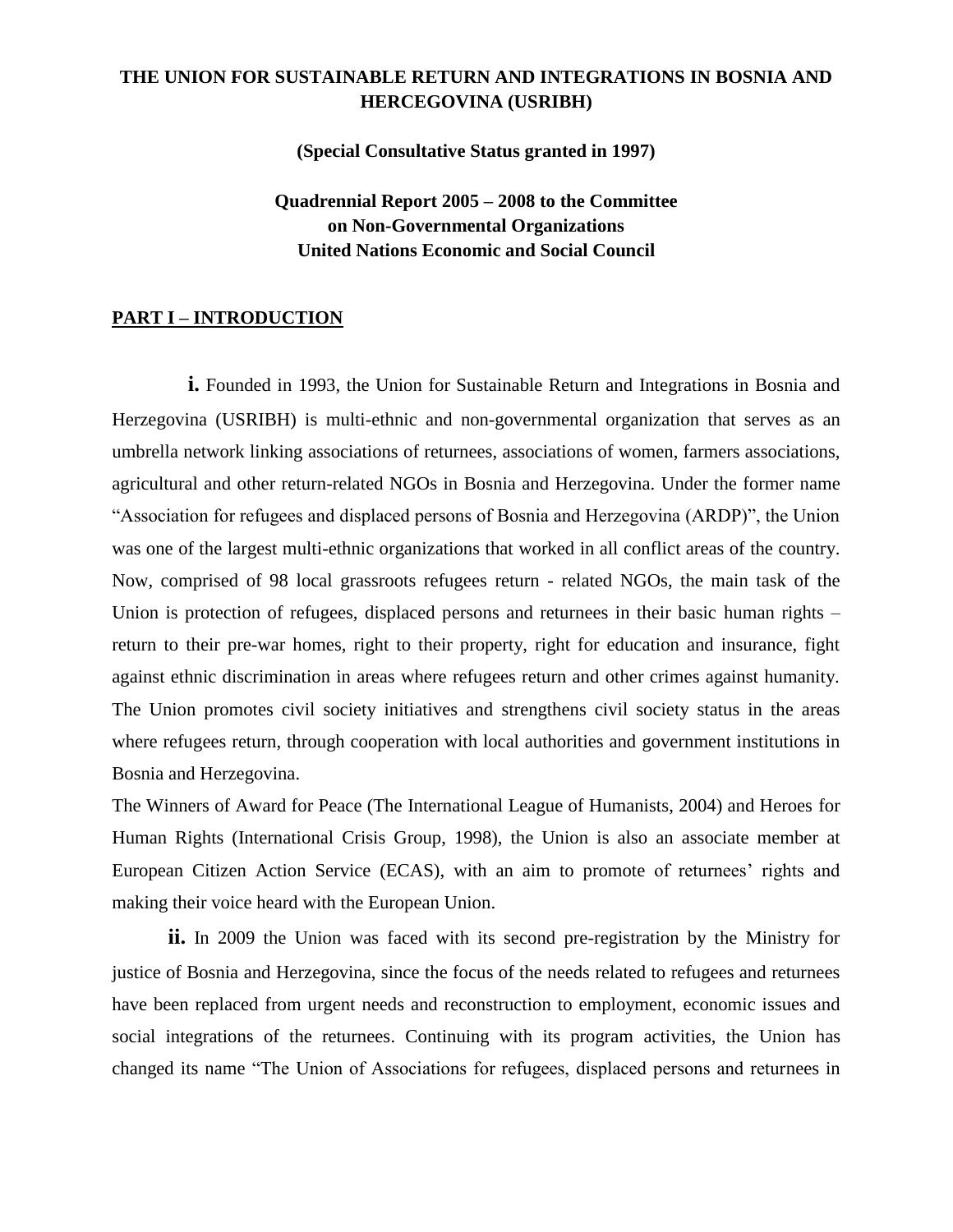Bosnia and Herzegovina"(UARDP) into "**The Union for Sustainable Return and Integrations in Bosnia and Herzegovina**" (USRIBH).

# **PART II – CONTRIBUTION OF THE ORGANISATION TO THE WORK OF THE UNITED NATIONS**

# **i. Participation in the work of the Economic and Social Council and its subsidiary bodies, major conferences and other United Nations meetings**

The Union was able to facilitate the participation of its representative during the reporting period within the following United Nations meetings:

- Geneva, Switzerland, 17 25 February 2005,  $2<sup>nd</sup>$  Meeting of the preparatory Committee (PreCom -2) of the Tunis Phase of WSIS, Palais des Nations, Geneva, and
- $\triangleright$  Geneva, Switzerland, 5 7 December 2007, 23<sup>rd</sup> CONGO General Assembly, Palais des Nations, Geneva.

Based on financial limitations, the Union is not able to facilitate the participation of its representatives in the work of the Economic and Social Council and its subsidiary bodies, major conferences and other United Nations meetings, but we are regularly informed about the meetings and their main topics. Within the scope of received invitations and agendas, the Union realizes similar activities on regional level as well as on state level. Based on invitation-letter for 50<sup>th</sup> Session of the Commission on the Status of Women (CSW) that was held from 27 February to 10 March 2006 and caused on impossibility of the Union to participate on this Session, the Union has organized regional Conference with the topic "Employment and presence of returnees women in local authority and public sector" that was held in Banja Luka (Bosnia and Herzegovina).

## **ii. Cooperation with the United Nations bodies and/or specialized agencies in the field and/or at Headquarters.**

During the reporting period 2005 – 2008, the Union implemented several projects in cooperation and financially supported by the following specialized agencies:

- United States Agency for International Development (USAID)
- Danish Refugee Council (DRC) one of the largest Danish humanitarian agencies that implements activities in support of people affected by conflict.
- Swiss Agency for Development and Cooperation (SDC) the international cooperation agency of Switzerland responsible for the overall coordination of development activities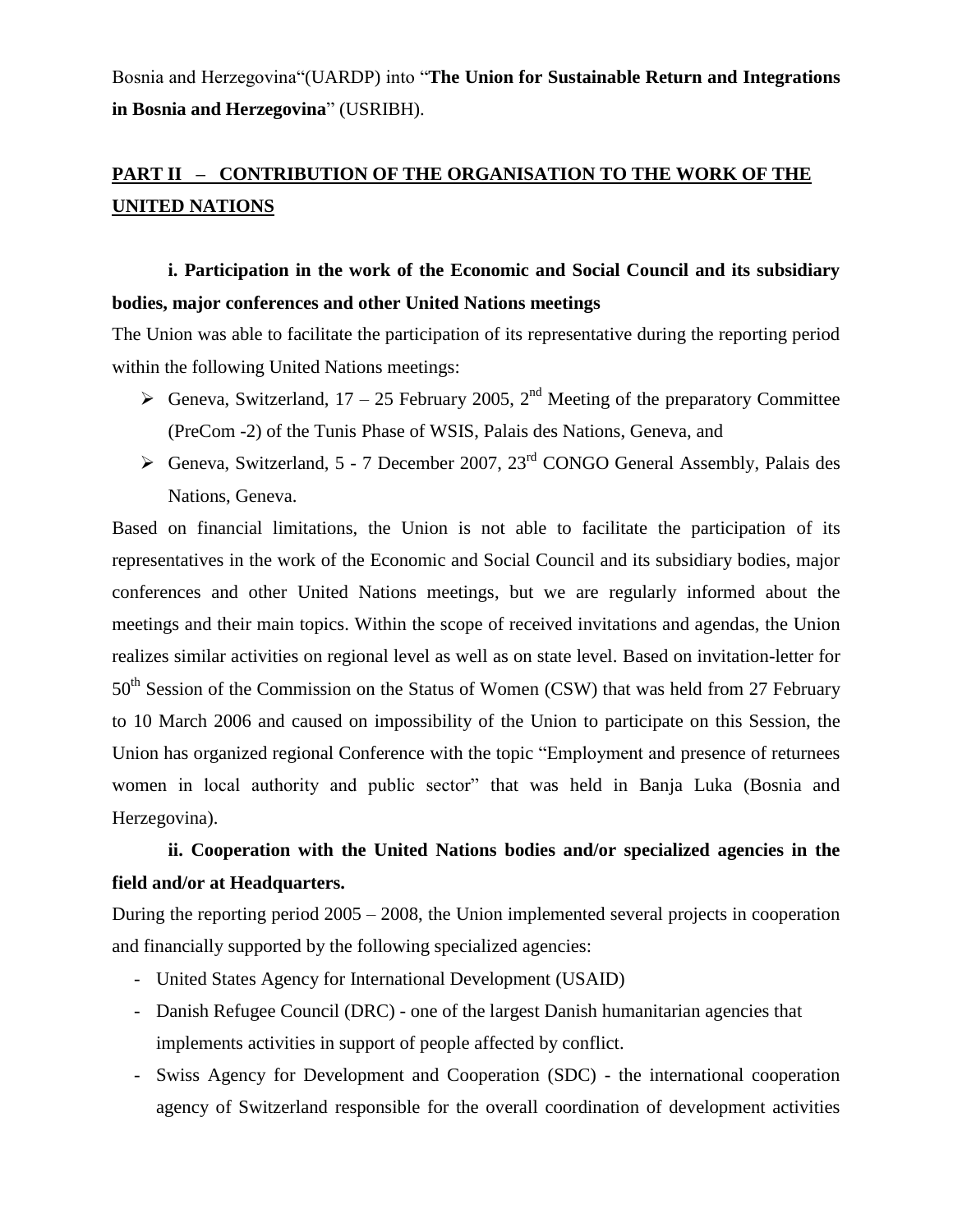and cooperation with Eastern Europe, as well as for the humanitarian aid delivered by the Swiss Confederation.

- Swedish International Development Cooperation Agency (SIDA)
- Arbeiter Samariter-Bund e. V. Germany (ASB) an international German aid and welfare organization.
- See Ran a network of domestic refugee aid organizations in Bosnia and Herzegovina, Croatia, Montenegro, Serbia, Kosovo, Albania and Macedonia.

Good cooperation has been established with the following specialized agencies presented in Bosnia and Herzegovina:

- The United Nations Refugees Agency (UNHCR) Representation in Bosnia and Herzegovina
- The United Nations Development Programme (UNDP) in Bosnia and Herzegovina
- Organization for Security and Cooperation in Europe (OSCE) in Bosnia and Herzegovina
- International Organization for Migration (IOM)
- CARE International one of the largest international relief and humanitarian organizations in the world, with programs in nearly 70 countries

**iii. Initiatives undertaken by the organization in support of internationally agreed development goals, in particular, the Millennium Development Goals, which now form the basis of the global agenda for the 21st century.**

#### *Activities in line with the Millennium Development Goals*

Goal 1. Eradicate extreme poverty and hunger

Financially supported by USAID and Center for Civil Initiatives (Bosnia-Herzegovina), the Union has implemented one-year campaign "Creation of sustainable model supporting poverty reduction in Bosnia-Herzegovina" (2007-2008). Through public advocacy, the Union required from higher level of authority to change the current laws in order to combat extreme hunger and poverty. In this sense, the Union suggested three models for poverty reduction: 1. Creation of the Fond for social development of underdeveloped areas; 2. Form an Agency for trainings and employment programs; and 3. Initiation of the Institute of social (state) pension for extreme vulnerable persons older then 65. The campaign included informing of **40.000** displaced persons and returnees on how to be included in current economic programs.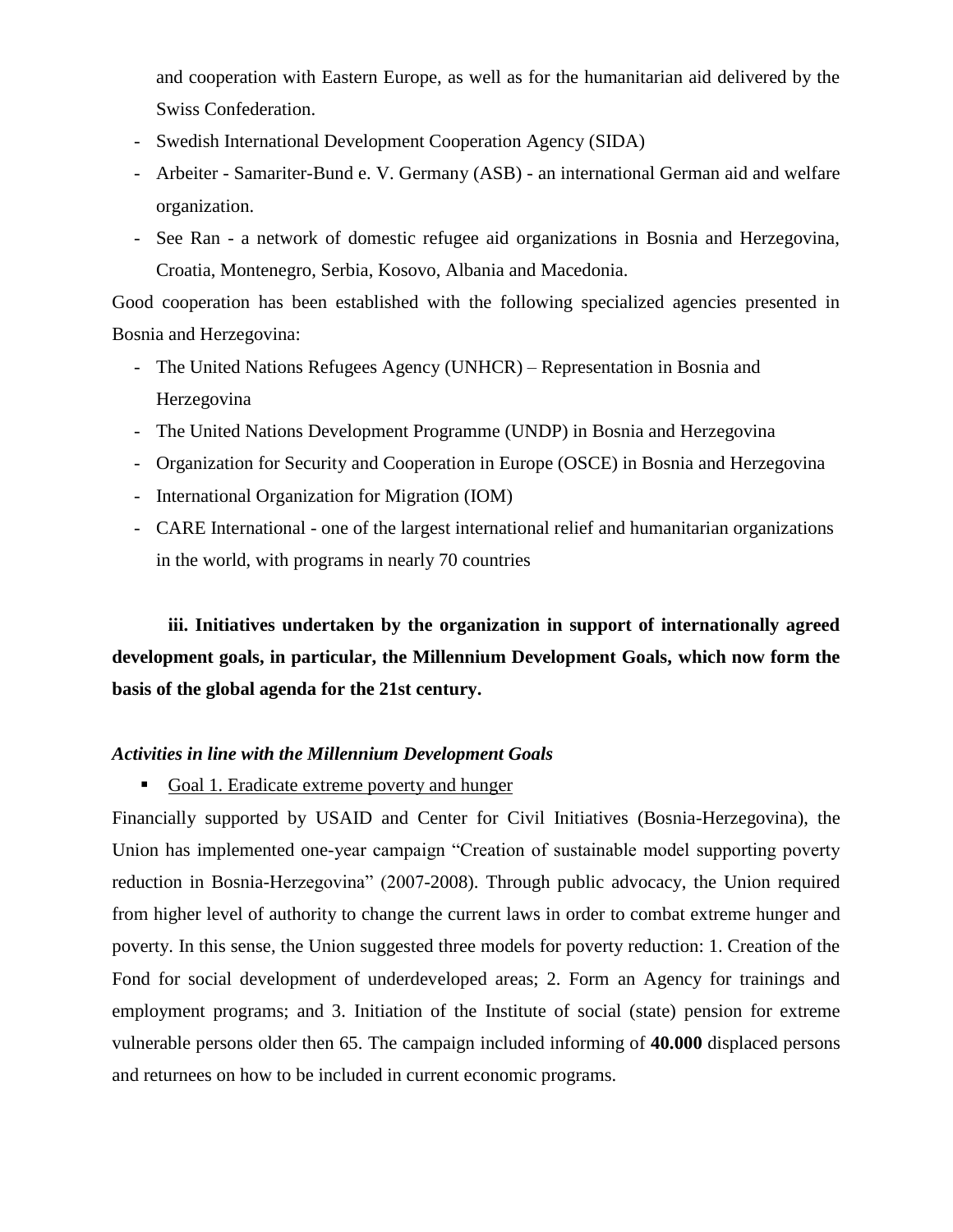### Goal 3. Promote Gender Equality and Empower Women

MDG 3 was the focus of the Unions activities within the realization of the project that include mentoring and empowerment of refugee women. Supports for this goal include the assistance for over **400 refugee women** to be employed in private and public sector in both entities of Bosnia and Herzegovina, advocating for refugee women rights as well as helping them to integrate into society. Report about the current situation in the field of employment of refugee woman has been presented to media. The Unions survey shows shocking fact that just 1% of the refugees are actually employed.

Goal 7. Ensure environmental sustainability:

Within the MDG 7 and its Target 10 ("Halve the proportion of people without sustainable access to safe drinking water and sanitation"), the Union with its member-organizations contributed for reconnection of **1.600** houses to water, sewage and/or electricity networks. With a help of longyear campaign, the Union contribute for reconstruction of **237 refugee houses/apartments** in city Mostar that will be finally reconstructed in next year.

#### *Activities in Support of Global Principles*

The United Nations General Assembly designated 20 June 2000 as World Refugee Day to recognize and celebrate the contribution of refugees throughout the world. Since then, on this day the Union organizes variety events:

- $\triangleright$  Organized visits to returnees, collective centers, podium-discussions, printing promotive materials related to the World Refugee Day, actions of humanitarian assistance. All actions related to this day are recorded by media. On the end of the Day, official press release is published.
- Commemorate World Refugee Day though different podium-discussions that inform the public in Bosnia and Herzegovina about the aims of world poverty reduction and Millennium Development Goals.

To mark the International Human Rights Day on 10 December every year, the Union organizes roundtable Bosnia and Herzegovina, where local associations - members of Union- give a report about current situation from the field and human rights violations. Conclusions and official statement are sent to all public media in Bosnia and Herzegovina. Flyers and brochures about based human rights of the returnees are distributed over the country.